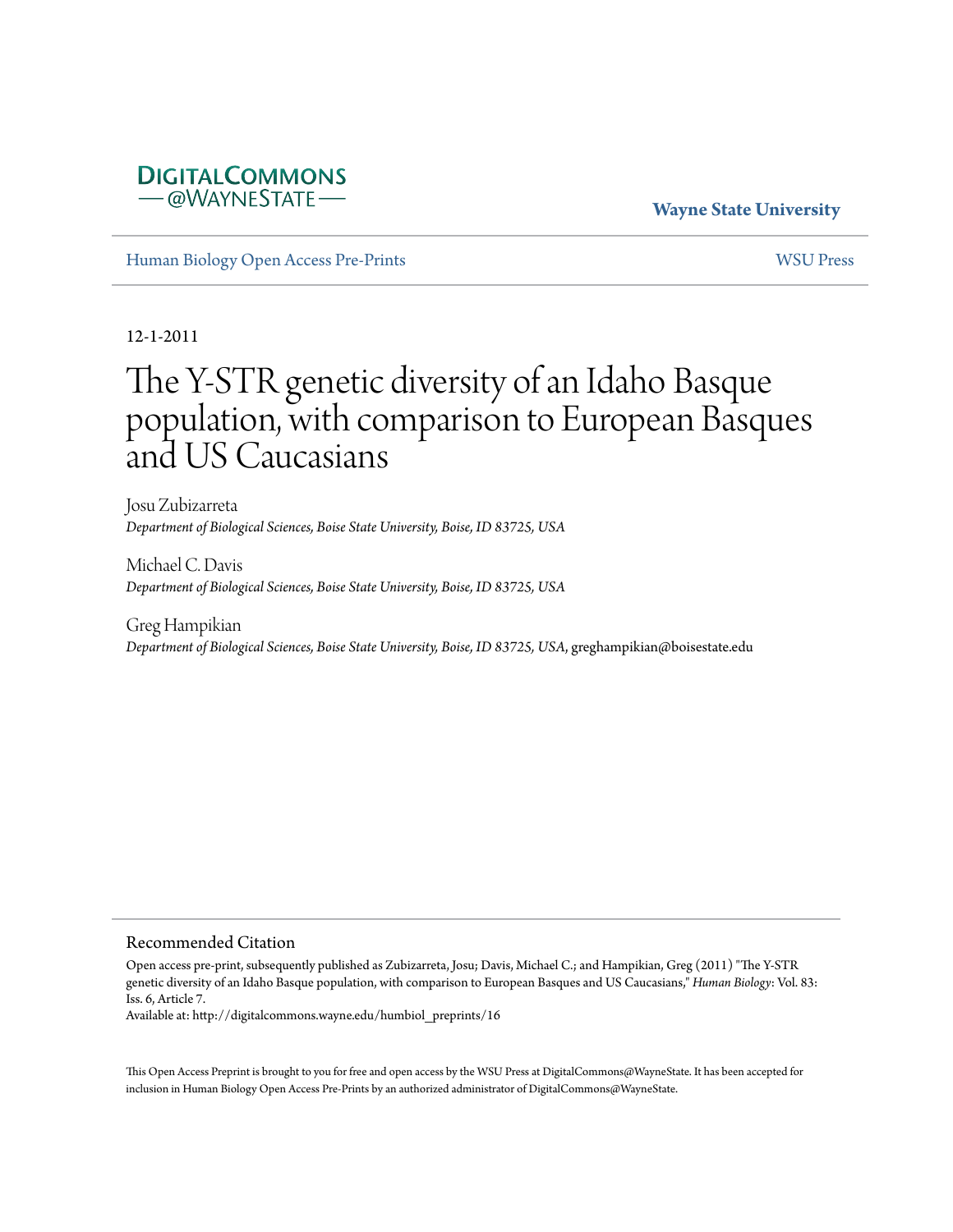The Y-STR genetic diversity of an Idaho Basque population, with comparison to European Basques and US Caucasians

Authors: Josu Zubizarreta, Michael C. Davis, and Greg Hampikian

Author's Affiliations: Department of Biological Sciences, Boise State University, Boise, ID

83725, USA.

First Author: Josu Zubizarreta

Corresponding author: Greg Hampikian

Email: greghampikian@boisestate.edu

Phone: 208-426-4992 (office), 208-781-0438 (cell)

fax: 208-426-1040

Abbreviated title: Y-STR Diversity in Idaho Basques

Key words: Y-STR, Yfiler, Basques, Idaho, Immigrant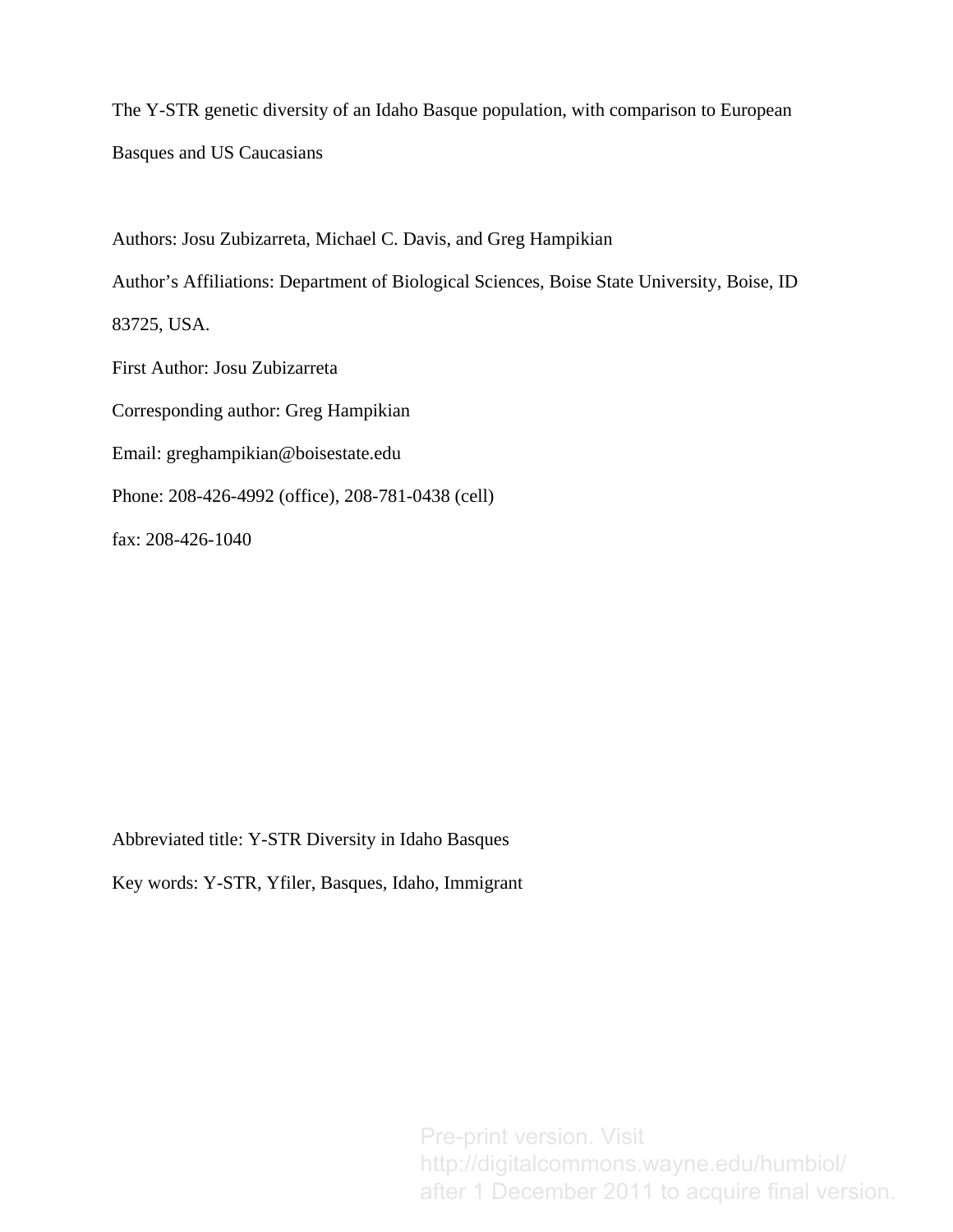#### **Abstract**

Fifty unrelated Basque males from southwest Idaho were typed for the 17 Y-STR loci in the Yfiler multiplex kit (DYS19, DYS389I, DYS389II, DYS390, DYS391, DYS392, DYS393, DYS437, DYS438, DYS439, DYS448, DYS456, DYS458, DYS635, YGATA\_H4.1 and DYS385a/b). A total of 42 haplotypes were identified, with no more than two individuals sharing a single haplotype. The haplotype diversity (HD) was 0.9935, and gene diversity (D) over loci was  $0.457 \pm 0.137$ . The Idaho Basque population was compared to the source population from the Basque autonomous region of Northern Spain and Southern France, as well as a US Caucasian population. The haplotype diversity for the immigrant Basque sample is within 0.4% of the haplotype diversity of the European Basques (0.9903); thus the power of discrimination is similar for each population. The Idaho Basque population has less diversity in 9 out of 16 loci (considering DYS385a/b together) and 3% less diversity across all loci, compared to the European Basque population. A multi-dimensional scaling analysis (MDS) was created using pairwise  $R_{ST}$  values to compare the Idaho Basques to other populations. Based upon  $R_{ST}$  and  $F_{ST}$  measures, no significant differentiation was found between the Idaho and source European Basque population.

 The individuals typed for this study are from the community of immigrant Basques, descendants of the Basque migrants who settled in the region of the Intermountain West starting in the late  $19<sup>th</sup>$  and early  $20<sup>th</sup>$  centuries. The Basques of Northern Spain and Southern France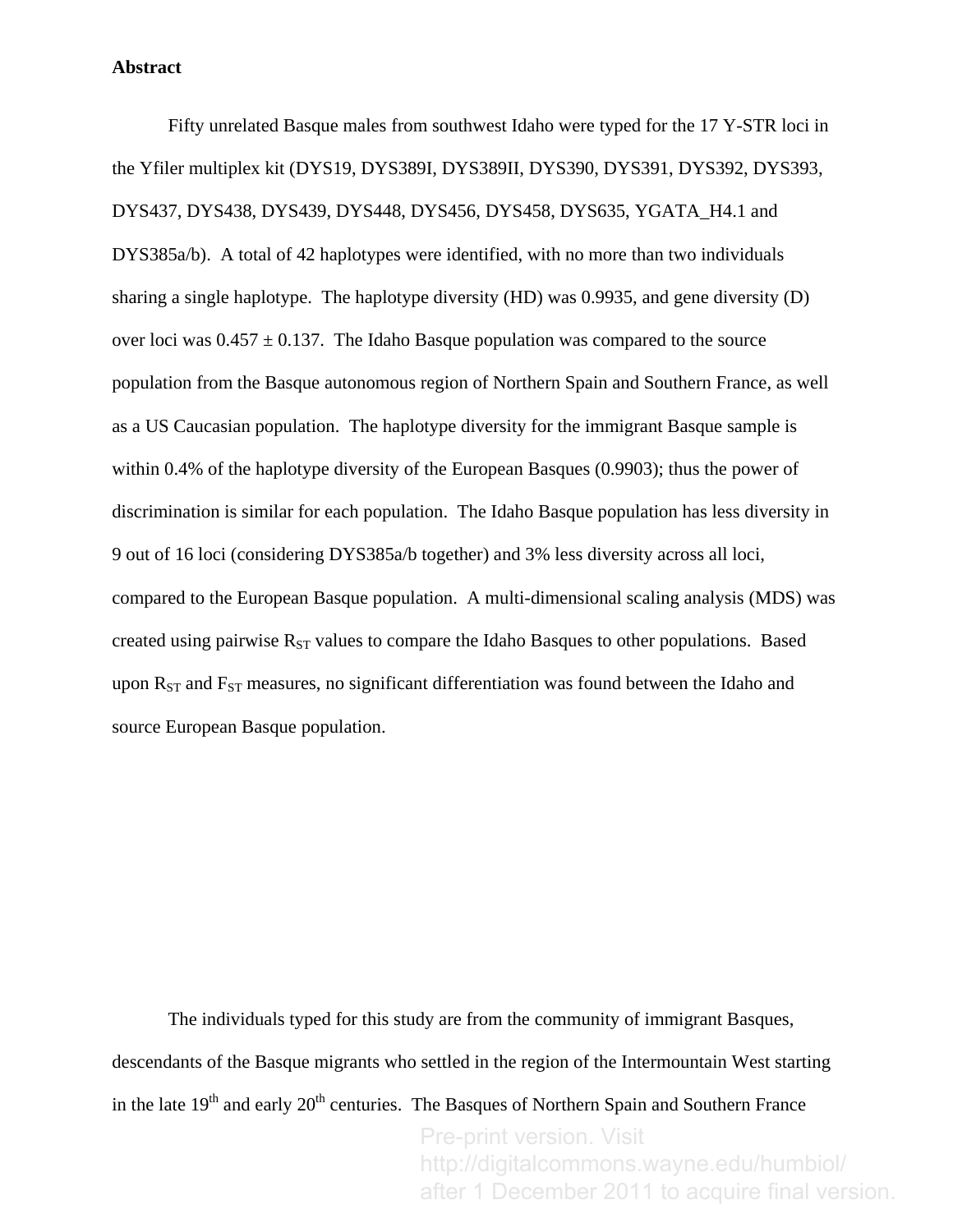have been characterized as genetically distinct from other European populations, and this is the case for certain markers such as blood types ([Mourant 1947\)](#page-14-0). However, studies using the type of DNA analysis common in forensic applications (STRs and mitochondrial DNA) have shown that Basque genetic variation is within the range reported for other European populations, and that the common alleles or haplotypes in Europe are also found in Basque populations ([Bertranpetit et](#page-14-1)  [al. 1995;](#page-14-1) [Zlojutro et al. 2006;](#page-15-0) [Alfonso-Sánchez et al. 2008;](#page-14-2) [Davis et al. 2011\)](#page-14-3). The Basques can be considered outliers only in the context of the European gene pool, and are more related to neighboring Europeans than to other world populations [\(Rosenberg et al. 2002;](#page-15-1) [Li et al. 2008](#page-14-4); [Laayouni et al. 2010\)](#page-14-5). Since the  $19<sup>th</sup>$  century, Idaho has been the destination for a substantial number of Basque immigrants ([Douglass and Bilbao 1975\)](#page-14-6). Many young Basque males during the late 1800's and early 1900's came to Idaho in search of work, and found it in the ranching and sheepherding industry ([Bieter and Bieter 2000\)](#page-14-7). With one of the largest Basque populations outside of the native Basque region, it is estimated that Idaho is home to approximately 20,000 residents claiming Basque heritage ([Zubiri 2006\)](#page-15-2). A recent study by Davis et. al (2011) was the first to compare mitochondrial DNA profiles between native European Basques and those of the immigrant Basque population of SW Idaho and SE Oregon. The data presented here compares the Y-STR profiles of an immigrant Basque population with Basque males in the Basque Country, and includes a comparison with a US Caucasian population.

#### **Materials and Methods**

**Sampling.** Samples were collected at various Basque cultural events held in Boise, Idaho (Lat: 43.6º N, Lon: 116.3 º W). Individuals recruited were self-described as having paternal Basque heritage. Questionnaires and cotton buccal swabs were collected from 50 unrelated males. An informed consent approval by the Institutional Review Board of Boise State University was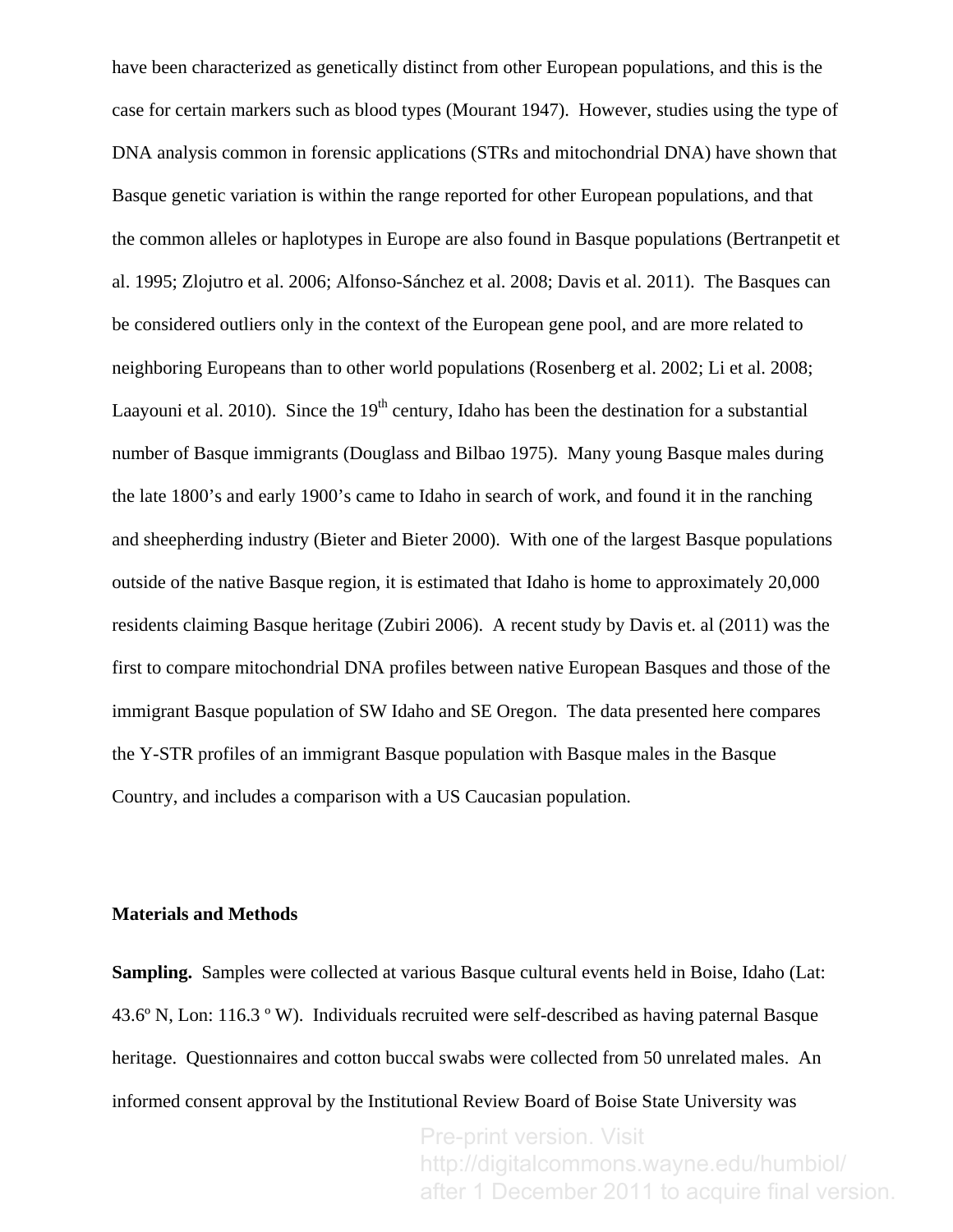obtained prior to data collection. The European Basque population data ( $N = 168$ ) was taken from Garcia et al. 2006 ([García et al. 2006\)](#page-14-8), and the US Caucasian data set is from a study published on the NIST STRBase web site of 260 males, typed for Yfiler and additional loci (http://www.cstl.nist.gov/strbase/NISTpop.htm). Only data from the Yfiler loci were used for the purposes of this study.

**DNA Extraction.** DNA was extracted from cotton buccal swab samples using the QiaAMP DNA Mini kit (Qiagen). The genomic DNA for individual samples was quantified using the Quantifiler Duo RT-PCR kit (Applied Biosystems), and the DNA levels were adjusted to reach optimal values (0.5-1.0 ng) for microsatellite PCR.

**PCR Amplification.** PCR amplification of 17 Y-STR loci was performed using the AMPFlSTR® Yfiler kit (Applied Biosystems) according to the manufacturer´s protocol.

**Electrophoresis and typing.** The samples were genotyped using a 3130® Genetic Analyzer (Applied Biosystems). Alleles were typed according to published guidelines for STR analysis ([Gusmão et al. 2006](#page-14-9); [Mulero et al. 2006](#page-14-10)).

**Data analysis.** Haplotype diversity (HD), Allelic (Gene) diversity (D) were calculated according to the formulas in Nei ([Nei 1987\)](#page-14-11), using ARLEQUIN version 3.5 ([Excoffier and](#page-14-12)  [Lischer 2010](#page-14-12)). The power of discrimination (PD) was calculated as the number of different haplotypes divided by the sample size [\(García et al. 2006\)](#page-14-8). An analysis of molecular variance (AMOVA) with 10,000 permutations using ARLEQUIN was performed to generate  $R_{ST}$  and  $F_{ST}$ values and their associated probabilities. From the pair-wise  $R_{ST}$  values, a Multidimensional Scaling (MDS) plot was generated using SAS software, Version 9 for Windows (copyright 2009, SAS Institute Inc.). SAS and all other SAS Institute Inc. product or service names are registered trademarks or trademarks of SAS Institute Inc., Cary, NC, USA. The following populations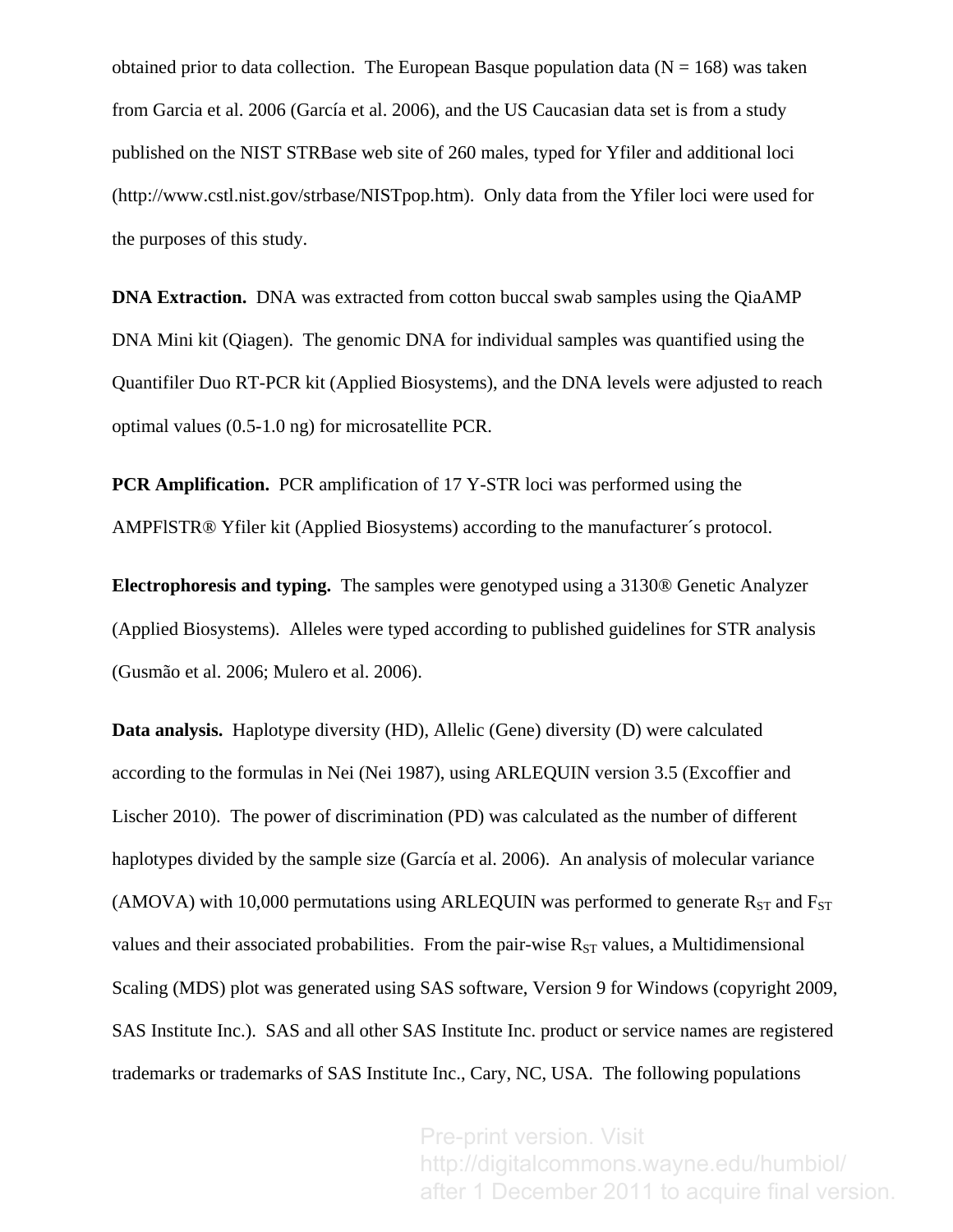were used for comparison in the AMOVA and MDS plot: Idaho Basque (this study), European Basque [\(García et al. 2006\)](#page-14-8), Andalusia [\(Gaibar et al. 2010](#page-14-13)), Barcelona ([Sánchez et al. 2007](#page-15-3)), N. Portugal ([Pontes et al. 2007](#page-14-14)), Italy [\(Turrina et al. 2006](#page-15-4)), N. Greece ([Leda et al. 2009](#page-14-15)), Serbia ([Veselinovic et al. 2008\)](#page-15-5), Romania ([Stanciu et al. 2010](#page-15-6)), and Algeria ([Robino et al. 2008](#page-15-7)).

**Quality control.** A proficiency testing quality control check was performed in conjunction with submission to the Y-hrd.org database ([Gusmão et al. 2006](#page-14-9); [Willuweit and Roewer 2007](#page-15-8)).

## **Results**

The Idaho Basque population allele frequency and diversity statistics for 17 loci are listed in Table 1. The Idaho Basque samples have less allelic diversity over all loci than the source Basque (0.462 versus 0.477, Table 2). Both Basque populations show less diversity than the US Caucasian samples (0.622). This is consistent with previous reports showing that Basques have lower diversity values than other European populations for both autosomal and Y-chromosome markers ([Alonso et al. 2005;](#page-14-16) [Zlojutro et al. 2006\)](#page-15-0). Table 3 summarizes genetic diversity indices for all three populations.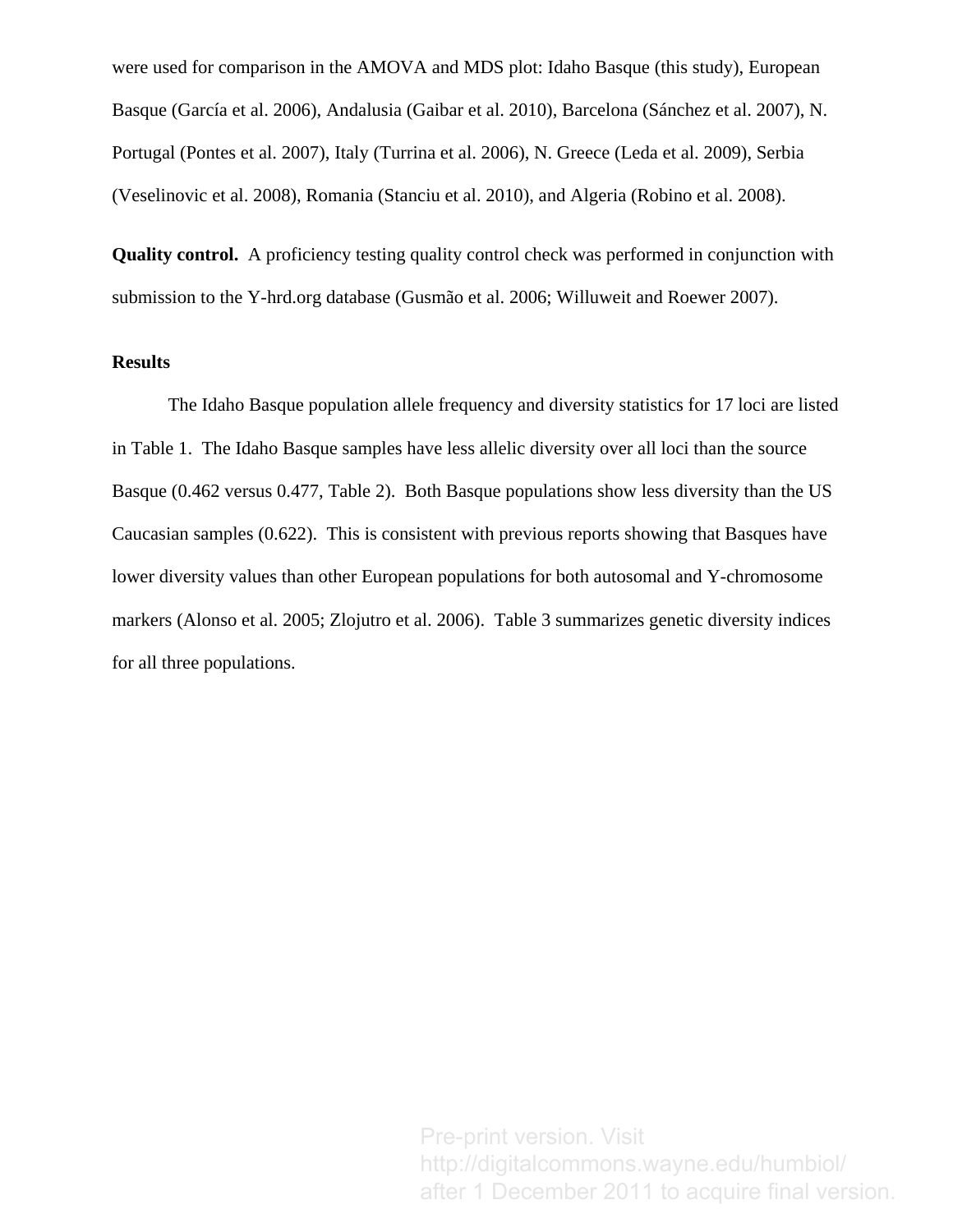| Allele      | <b>DYS19</b> | <b>DYS389I</b> | <b>DYS389II</b> | <b>DYS390</b> | <b>DYS391</b> | <b>DYS392</b> | <b>DYS393</b> | <b>DYS438</b> | <b>DYS439</b> | <b>DYS437</b> | <b>DYS448</b> | <b>DYS456</b> | <b>DYS458</b> | <b>DYS635</b> | GATAH4 | Allele | <b>DYS385</b> |
|-------------|--------------|----------------|-----------------|---------------|---------------|---------------|---------------|---------------|---------------|---------------|---------------|---------------|---------------|---------------|--------|--------|---------------|
| $\,$ 8 $\,$ |              |                |                 |               |               |               |               |               |               |               |               |               |               |               |        | 11,11  | 0.08          |
| 9           |              |                |                 |               | 0.04          |               |               | 0.02          |               |               |               |               |               |               |        | 11,13  | 0.02          |
| 10          |              |                |                 |               | 0.26          |               |               | 0.08          |               |               |               |               |               |               | 0.02   | 11,14  | 0.62          |
| 11          |              |                |                 |               | 0.66          | 0.12          |               | 0.02          | 0.22          |               |               |               |               |               | 0.28   | 11,15  | 0.04          |
| $12$        |              | 0.06           |                 |               | 0.04          |               | 0.08          | 0.86          | 0.62          |               |               |               |               |               | 0.58   | 12,12  | 0.02          |
| 13          | 0.04         | 0.66           |                 |               |               | 0.86          | 0.74          | 0.02          | 0.12          |               |               | 0.02          |               |               | 0.12   | 12,14  | 0.06          |
| 14          | 0.88         | 0.28           |                 |               |               | 0.02          | 0.16          |               | 0.04          | 0.38          |               | 0.02          | 0.04          |               |        | 13,15  | 0.02          |
| 15          | 0.04         |                |                 |               |               |               | 0.02          |               |               | 0.60          |               | 0.44          | 0.12          |               |        | 13,16  | 0.02          |
| 16          | 0.04         |                |                 |               |               |               |               |               |               | 0.02          |               | 0.46          | 0.10          |               |        | 14,14  | 0.08          |
| 17          |              |                |                 |               |               |               |               |               |               |               |               | 0.06          | 0.44          |               |        | 16,18  | 0.02          |
| 18          |              |                |                 |               |               |               |               |               |               |               | 0.26          |               | 0.28          |               |        | 17,18  | 0.02          |
| 19          |              |                |                 |               |               |               |               |               |               |               | 0.62          |               | 0.02          |               |        |        |               |
| 20          |              |                |                 |               |               |               |               |               |               |               | 0.04          |               |               |               |        |        |               |
| 21          |              |                |                 | 0.02          |               |               |               |               |               |               | 0.06          |               |               | 0.04          |        |        |               |
| 22          |              |                |                 | 0.06          |               |               |               |               |               |               | 0.02          |               |               | 0.08          |        |        |               |
| 23          |              |                |                 | 0.18          |               |               |               |               |               |               |               |               |               | 0.86          |        |        |               |
| 24          |              |                |                 | 0.64          |               |               |               |               |               |               |               |               |               | 0.02          |        |        |               |
| 25          |              |                |                 | 0.10          |               |               |               |               |               |               |               |               |               |               |        |        |               |
| 26          |              |                |                 |               |               |               |               |               |               |               |               |               |               |               |        |        |               |
| 27          |              |                |                 |               |               |               |               |               |               |               |               |               |               |               |        |        |               |
| 28          |              |                | 0.02            |               |               |               |               |               |               |               |               |               |               |               |        |        |               |
| 29          |              |                | 0.70            |               |               |               |               |               |               |               |               |               |               |               |        |        |               |
| 30          |              |                | 0.26            |               |               |               |               |               |               |               |               |               |               |               |        |        |               |
| 31          |              |                |                 |               |               |               |               |               |               |               |               |               |               |               |        |        |               |
| 32          |              |                |                 |               |               |               |               |               |               |               |               |               |               |               |        |        |               |
| 33          |              |                | 0.02            |               |               |               |               |               |               |               |               |               |               |               |        |        |               |
| D           | 0.221        | 0.482          | 0.442           | 0.544         | 0.494         | 0.246         | 0.42          | 0.253         | 0.551         | 0.495         | 0.542         | 0.59          | 0.702         | 0.252         | 0.57   |        | 0.59          |

Table 1. Allele frequencies and allelic diversity for 17 Y-STR loci in Idaho Basque, DYS385a/b considered as one locus.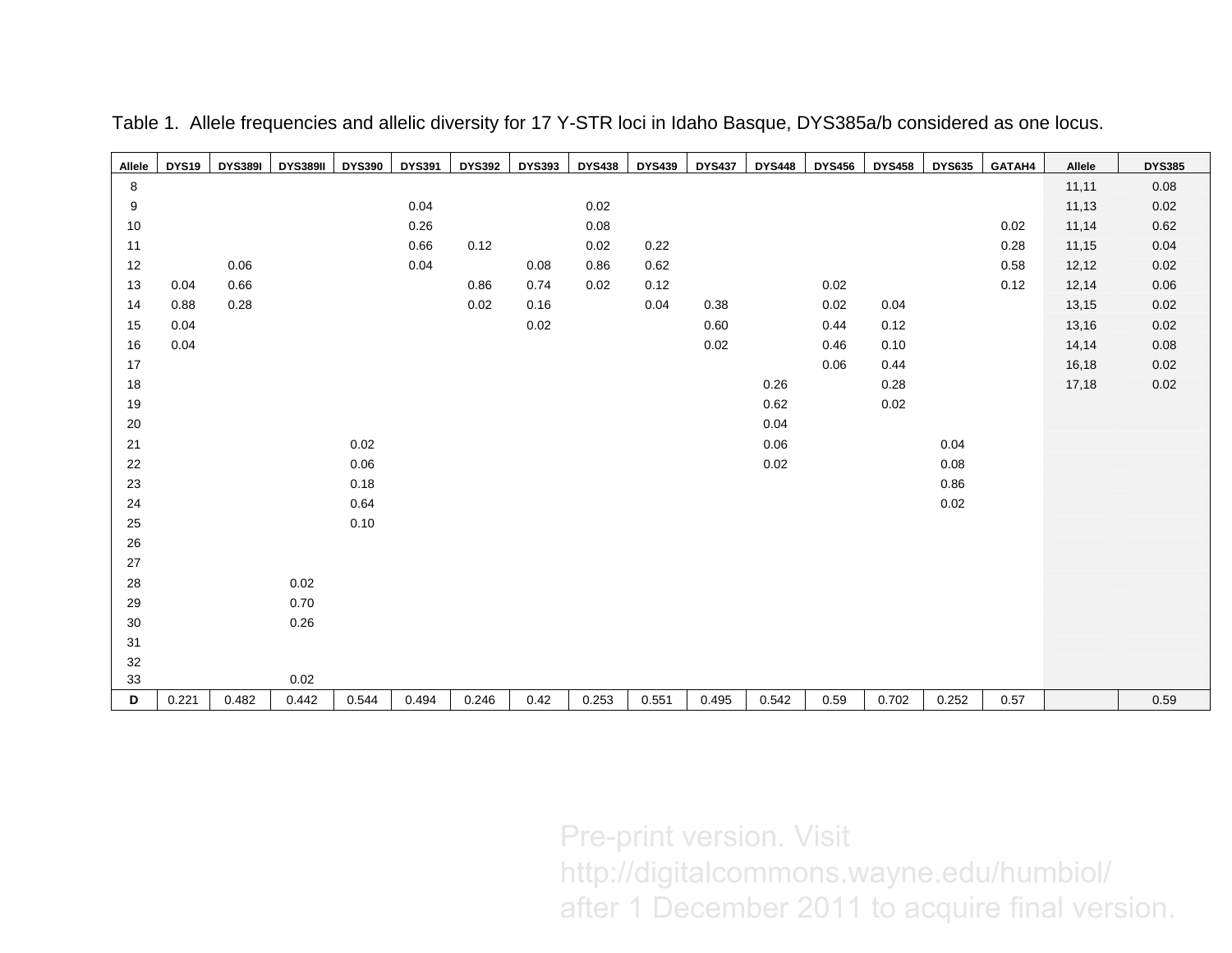| Y-STR             | Idaho Basque | Source Basque | <b>US Caucasian</b> |
|-------------------|--------------|---------------|---------------------|
| DYS <sub>19</sub> | 0.221        | 0.307         | 0.509               |
| <b>DYS389I</b>    | 0.482        | 0.617         | 0.528               |
| <b>DYS389II</b>   | 0.442        | 0.674         | 0.679               |
| <b>DYS390</b>     | 0.544        | 0.425         | 0.703               |
| <b>DYS391</b>     | 0.494        | 0.457         | 0.557               |
| <b>DYS392</b>     | 0.246        | 0.253         | 0.592               |
| <b>DYS393</b>     | 0.420        | 0.238         | 0.366               |
| <b>DYS438</b>     | 0.253        | 0.233         | 0.607               |
| <b>DYS439</b>     | 0.551        | 0.586         | 0.633               |
| <b>DYS437</b>     | 0.495        | 0.495         | 0.579               |
| <b>DYS448</b>     | 0.542        | 0.557         | 0.600               |
| <b>DYS456</b>     | 0.590        | 0.616         | 0.735               |
| <b>DYS458</b>     | 0.702        | 0.654         | 0.753               |
| <b>DYS635</b>     | 0.252        | 0.327         | 0.683               |
| YGATA H4          | 0.570        | 0.575         | 0.574               |
| DYS385a/b         | 0.590        | 0.617         | 0.855               |
| mean              | 0.462        | 0.477         | 0.622               |

Table 2. Allelic diversity within and across loci for the populations in the present study.

Table 3. Summary statistics for Y-STR diversity in the three populations compared.

| Population          | N   | Haplotypes | HD     | DC    |       |
|---------------------|-----|------------|--------|-------|-------|
| Idaho Basque        | 50  | 42         | 0.9935 | 0.840 | 0.462 |
| Source Basque       | 168 | 138        | 0.9903 | 0.821 | 0.477 |
| <b>US Caucasian</b> | 260 | 254        | 0.9998 | 0.977 | 0.622 |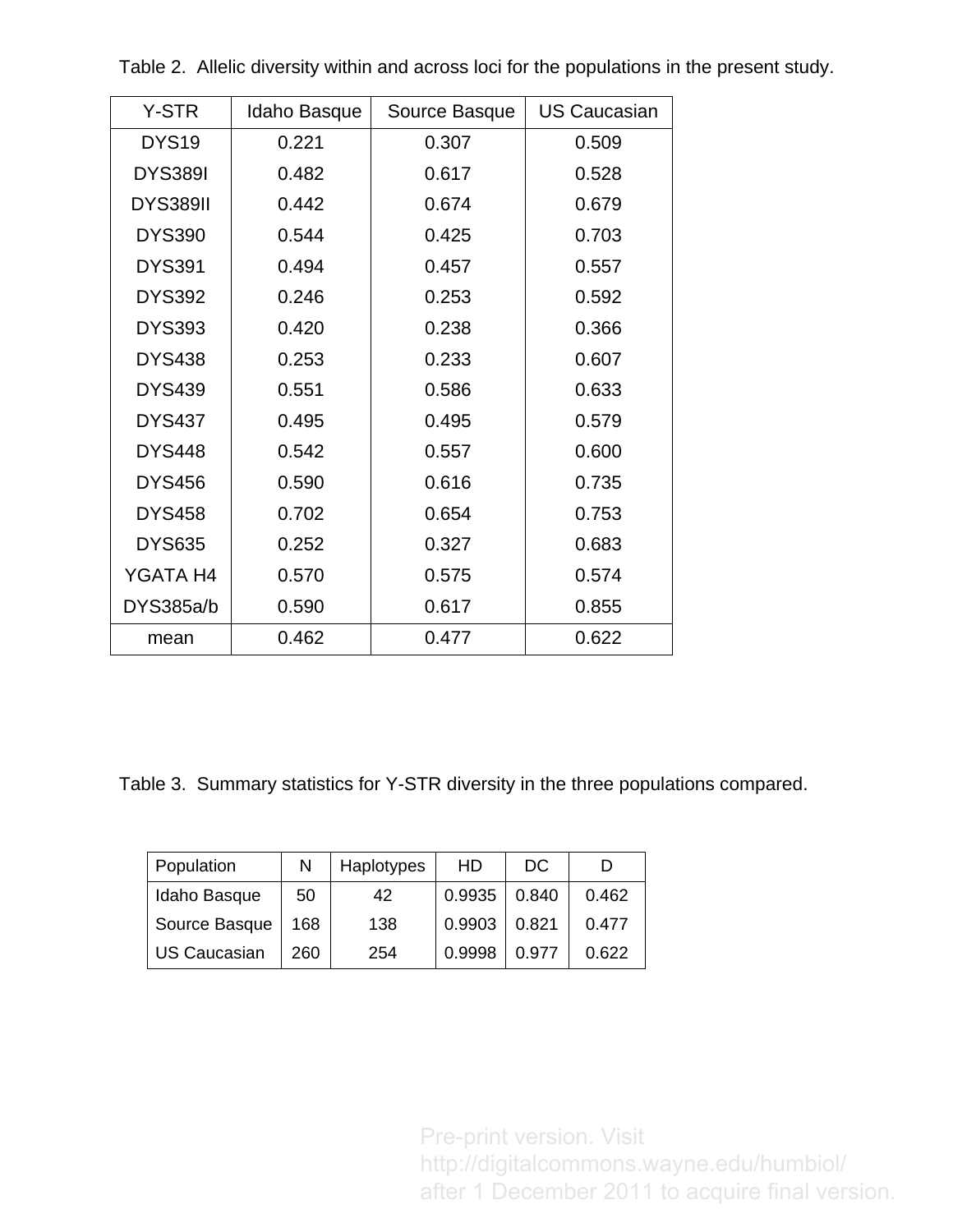The haplotype diversity for the Idaho Basque sample was 0.9935. This value is within 0.4% of the haplotype diversity of the European Basques (0.9903). There is no significant difference in average gene diversity over all loci between the Idaho and Source Basques (t test, p  $< 0.05$ ).

In our sample of 50 Idaho Basque males, we found 42 haplotypes. In Table 4 we show the frequency of each of our 42 haplotypes in the YHRD ( $N = 30,300$ ) and ABI Y-STR ( $N =$ 11,393) databases. Of the 42 haplotypes in our study, 22 did not have a match in YHRD, and 33 did not have a match in the ABI Y-STR database. Nine haplotypes were shared between Idaho and Source Basque populations. Five haplotypes were found in both Idaho Basque and US Caucasian populations, and four haplotypes were found in both Source Basque and US Caucasian populations.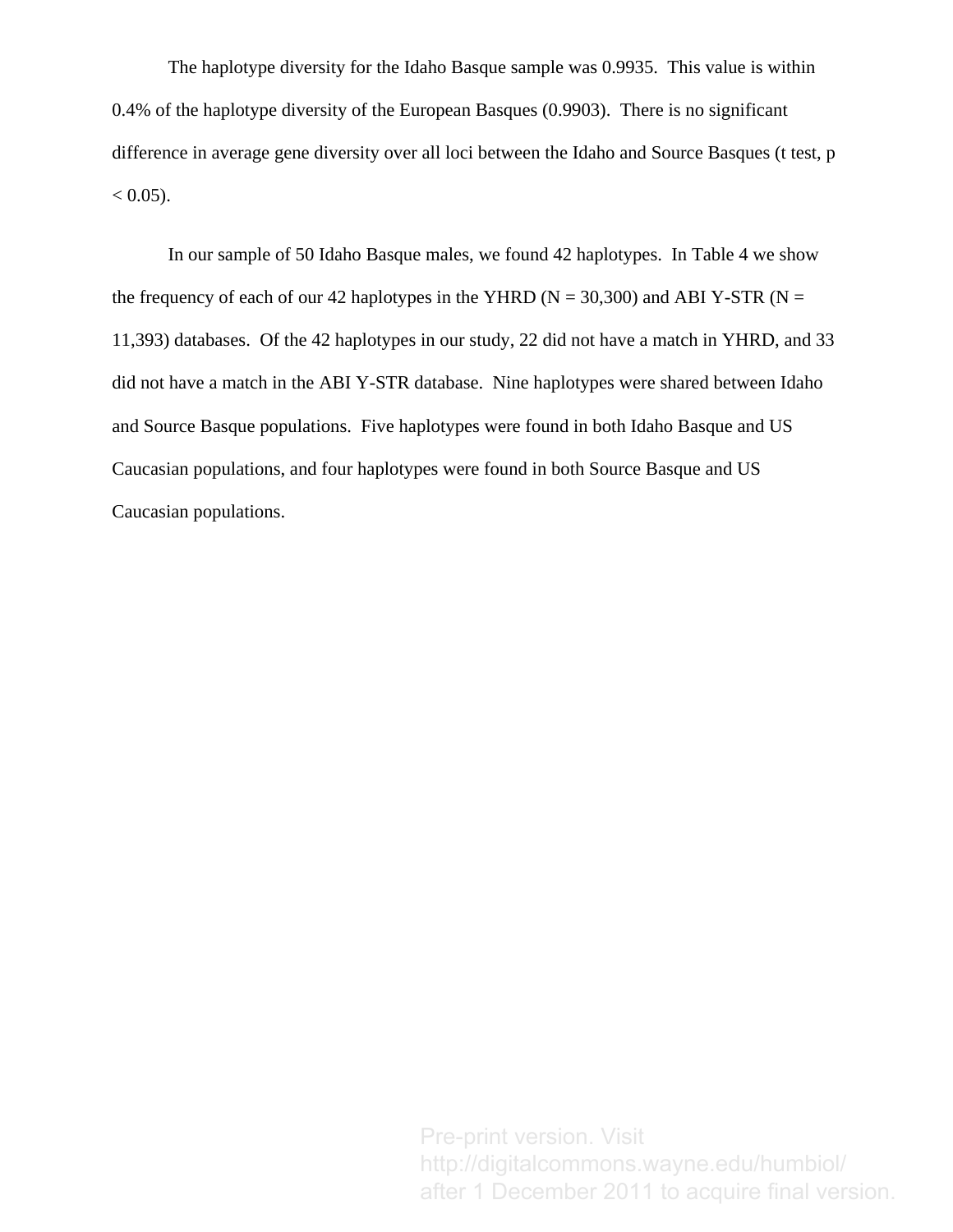| Haplotype ID     | <b>YHRD</b>          |                      | ABI                  |                      |  |  |
|------------------|----------------------|----------------------|----------------------|----------------------|--|--|
|                  | hits                 | freq                 | hits                 | freq                 |  |  |
| H1               | 3                    | 9.90E-05             | $\overline{c}$       | 2.00E-04             |  |  |
| H2               | $\overline{4}$       | 1.32E-04             | 6                    | 5.00E-04             |  |  |
| H <sub>3</sub>   |                      |                      | $\ddot{\phantom{0}}$ |                      |  |  |
| H <sub>4</sub>   |                      |                      |                      |                      |  |  |
| H <sub>5</sub>   | $\ddot{\phantom{0}}$ |                      |                      | $\ddot{\phantom{0}}$ |  |  |
| H <sub>6</sub>   | $\overline{2}$       | 6.60E-05             |                      |                      |  |  |
| H7               |                      |                      |                      | $\ddot{\phantom{0}}$ |  |  |
| H8               |                      |                      |                      |                      |  |  |
| H <sub>9</sub>   | $\overline{2}$       | $6.60E - 05$         |                      | $\ddot{\phantom{0}}$ |  |  |
| $\overline{H}10$ | $\mathbf{1}$         | 3.30E-05             |                      |                      |  |  |
| $\overline{H11}$ |                      |                      |                      | $\cdot$              |  |  |
| H <sub>12</sub>  |                      |                      |                      |                      |  |  |
| $\overline{H13}$ | 1                    | 3.30E-05             | 1                    | 1.00E-04             |  |  |
| H14              |                      |                      |                      |                      |  |  |
| $\overline{H15}$ | $\overline{c}$       | 6.60E-05             | $\ddot{\phantom{0}}$ |                      |  |  |
| H <sub>16</sub>  | $\ddot{\phantom{0}}$ |                      | $\ddot{\phantom{0}}$ | $\cdot$              |  |  |
| H17              | $\mathbf{1}$         | 3.30E-05             | $\ddot{\phantom{0}}$ |                      |  |  |
| H18              |                      | $\ddot{\phantom{0}}$ | $\ddot{\phantom{0}}$ | $\ddot{\phantom{0}}$ |  |  |
| H19              |                      |                      |                      |                      |  |  |
| H <sub>20</sub>  | 3                    | 9.90E-05             | 3                    | 3.00E-04             |  |  |
| H21              |                      |                      |                      |                      |  |  |
| H22              |                      |                      | $\cdot$              | $\ddot{\phantom{0}}$ |  |  |
| H <sub>23</sub>  |                      |                      |                      |                      |  |  |
| H <sub>24</sub>  |                      |                      |                      |                      |  |  |
| H25              | 9                    | 2.97E-04             | $\overline{4}$       | 4.00E-04             |  |  |
| H <sub>26</sub>  | 3                    | 9.90E-05             | $\ddot{\phantom{0}}$ | $\ddot{\phantom{0}}$ |  |  |
| H <sub>27</sub>  |                      |                      |                      |                      |  |  |
| H <sub>28</sub>  | $\cdot$              |                      |                      | $\ddot{\phantom{0}}$ |  |  |
| H <sub>29</sub>  | 15                   | 4.95E-05             | 16                   | 1.40E-03             |  |  |
| H30              |                      |                      |                      |                      |  |  |
| H31              | 5                    | 1.65E-04             | 1                    | $1.00E - 04$         |  |  |
| H32              | $\ddot{\phantom{0}}$ |                      | $\ddot{\phantom{0}}$ |                      |  |  |
| H33              |                      |                      | 1                    | 1.00E-04             |  |  |
| H34              | $\ddot{\phantom{0}}$ |                      | $\ddot{\cdot}$       | $\ddot{\phantom{0}}$ |  |  |
| H35              | $\overline{c}$       | 6.60E-05             |                      |                      |  |  |
| H36              | 29                   | 9.57E-04             | 11                   | $1.00E - 03$         |  |  |
| H37              | 1                    | 3.30E-05             | $\ddot{\phantom{0}}$ | $\ddot{\phantom{0}}$ |  |  |
| H38              | $\mathbf{1}$         | 3.30E-05             | $\ddot{\phantom{0}}$ | $\ddot{\phantom{0}}$ |  |  |
| H39              | 2                    | 6.60E-05             | $\ddot{\phantom{a}}$ | $\bullet$            |  |  |
| H40              | $\ddot{\phantom{0}}$ | $\ddot{\phantom{0}}$ | $\ddot{\phantom{0}}$ | $\blacksquare$       |  |  |
| H41              | $\ddot{\phantom{0}}$ |                      | $\bullet$            | $\bullet$            |  |  |
| H42              | $\mathbf{1}$         | 3.30E-05             | $\ddot{\phantom{0}}$ |                      |  |  |
|                  |                      |                      |                      |                      |  |  |

Table 4. Hits of Idaho Basque haplotypes in the YHRD and ABI databases.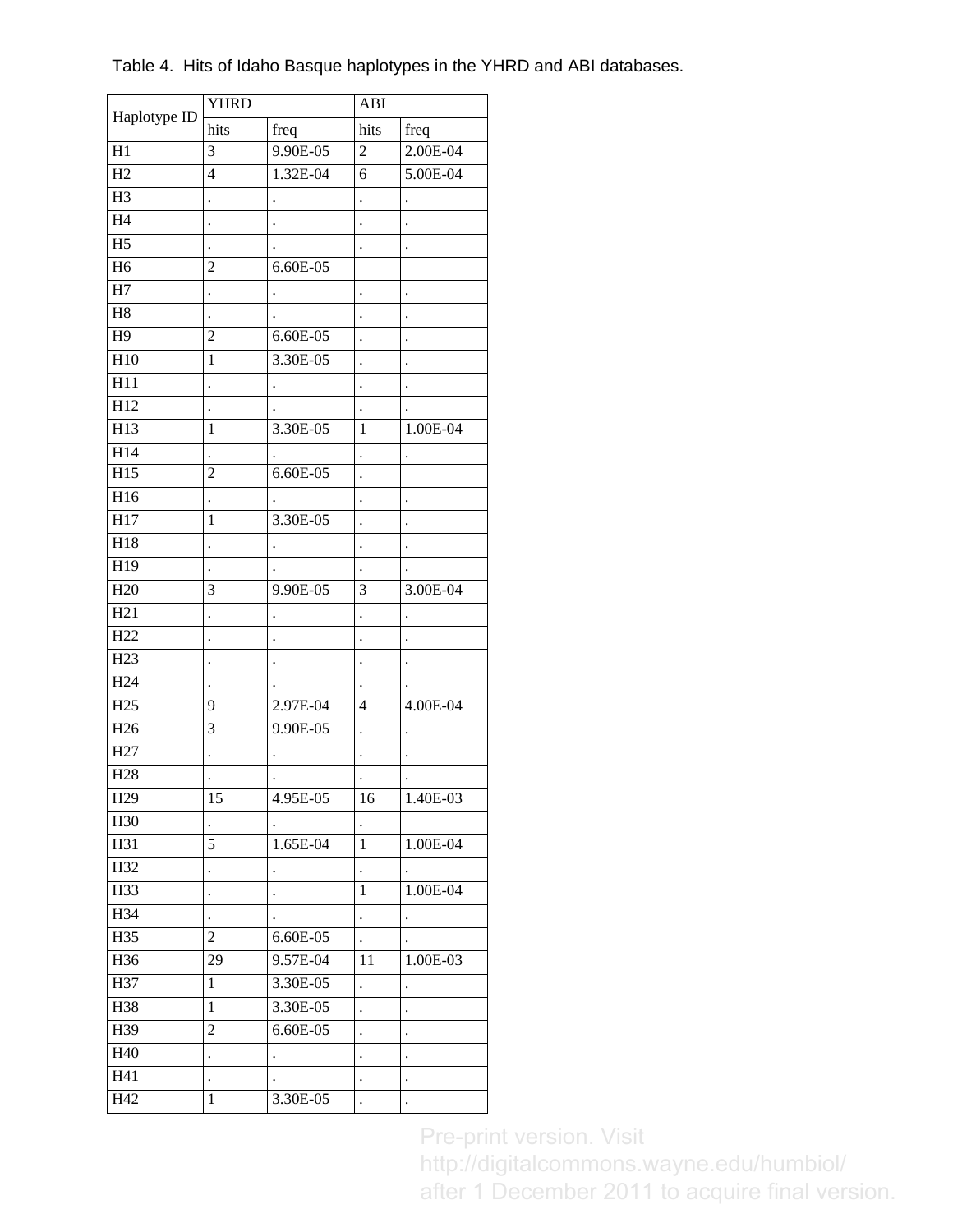Considering only the minimal haplotype (DYS19, DYS385a/b, DYS389I, DYS389II, DYS390, DYS391, DYS392 and DYS393), our data set of 50 individuals was reduced to 31 haplotypes, and the haplotype diversity is  $0.9445 \pm 0.0234$ , with an average allelic diversity of  $0.4155 \pm 0.2366$ . The most common Idaho Basque haplotype considering just the minimal haplotype loci was 14, 13, 29, 24, 11, 13, 13, 11, 14. That minimal haplotype was shared by 11 of the 50 males in our study. This minimal haplotype is also the most common in YHRD, found in 1637 individuals (n=30,300), or roughly 2% of all individuals in the database.

## **Discussion**

The relative genetic distance between selected populations is shown by a multidimensional scaling plot (MDS) created using  $R_{ST}$  values calculated from Arlequin 3.5 (Figure 1). There was no significant difference between the Idaho and European Basque populations, based on the R<sub>ST</sub> genetic distance ( $P < 0.01$ ). F<sub>ST</sub> calculations based on haplotype frequencies also showed no significant differentiation (data not shown) between Idaho and European Basque.  $F_{ST}$  values are considered more relevant in forensic analyses since exact haplotype matches are considered for the calculations [\(Budowle et al. 2009\)](#page-14-17). Both Basque populations were significantly differentiated from all other populations we compared.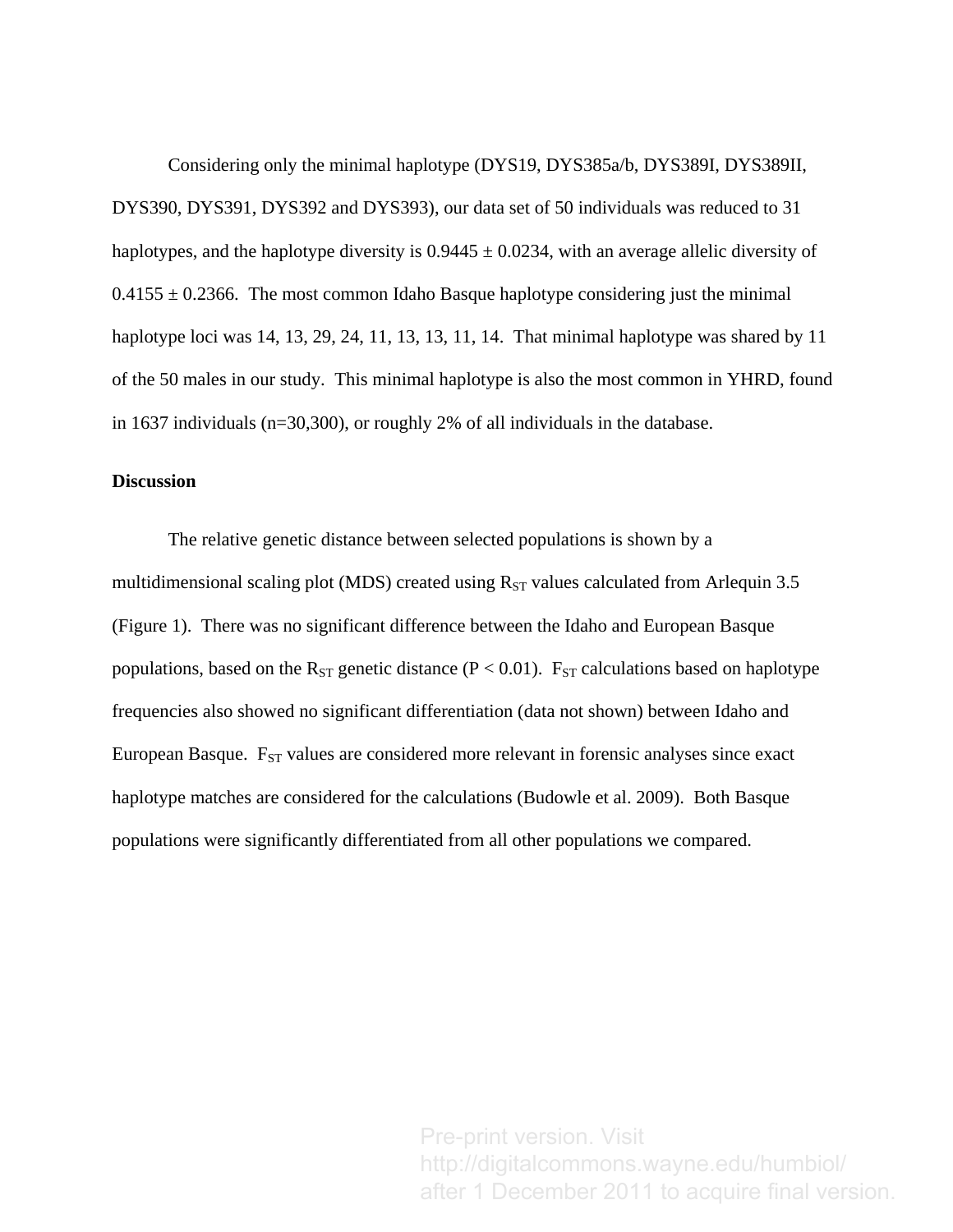Figure 1.

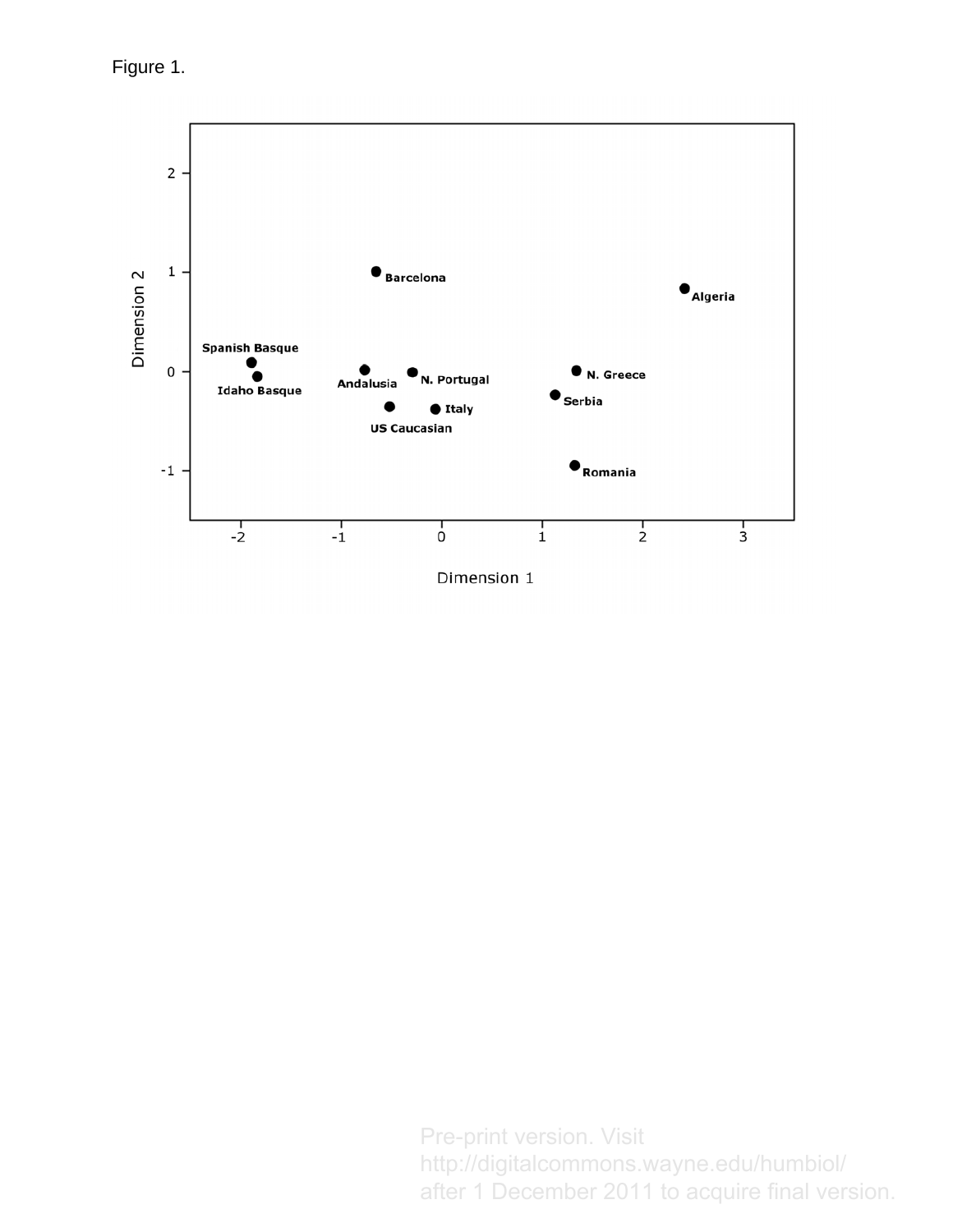Small sample sizes can result in underestimates of the genetic diversity found within a population, and for haplotypic markers such as Y-STRs or mitochondrial DNA; even sample sizes in the hundreds can underestimate the number of unique haplotypes [\(Pereira et al. 2004\)](#page-14-18). Our sample size is relatively small, and thus our results may underestimate the diversity found in the immigrant Basque population of Idaho. We detected relatively modest genetic differentiation between immigrant and native populations (i.e., we found no evidence for significant founder effects). Notably, we found no significant difference in average gene diversity over all loci between the Idaho and Source Basques (t test,  $p < 0.05$ ). Our sampling strategy may have helped in this regard, since we purposefully avoided sampling first-degree relatives. In addition, there was no significant differentiation (structure) detected between Idaho and Source Basque populations, based on the  $F_{ST}$  value ( $F_{ST} = 0.004$ ,  $p < 0.05$ ).

In terms of interpopulation comparisons, it was expedient to use a forensic typing kit which contains loci that have been commonly used in previous population studies. Forensic application of Y-STR loci data requires enough polymorphic loci to produce rare or singleton haplotypes. Increasing the number of Y-STR loci would provide more information about both the number of shared lineages, and how closely related the lineages are between populations. If additional loci are to be typed in future studies of Basque populations, loci should be chosen that are highly polymorphic for the population(s) being studied. For example, in a report of Finnish paternal lineages using 16 Y-STR loci, it was discovered that the 10 most polymorphic loci were sufficient to capture most of the diversity ([Hedman et al. 2004\)](#page-14-19). A follow-up study ([Hedman et](#page-14-20)  [al. 2011\)](#page-14-20) revealed that the addition of seven other highly polymorphic loci was able to give unique haplotypes for a set of 53 males who had appeared identical when typed with the 9 locus "minimal haplotype". The Yfiler results from this study divided these 53 males into 16 haplotypes.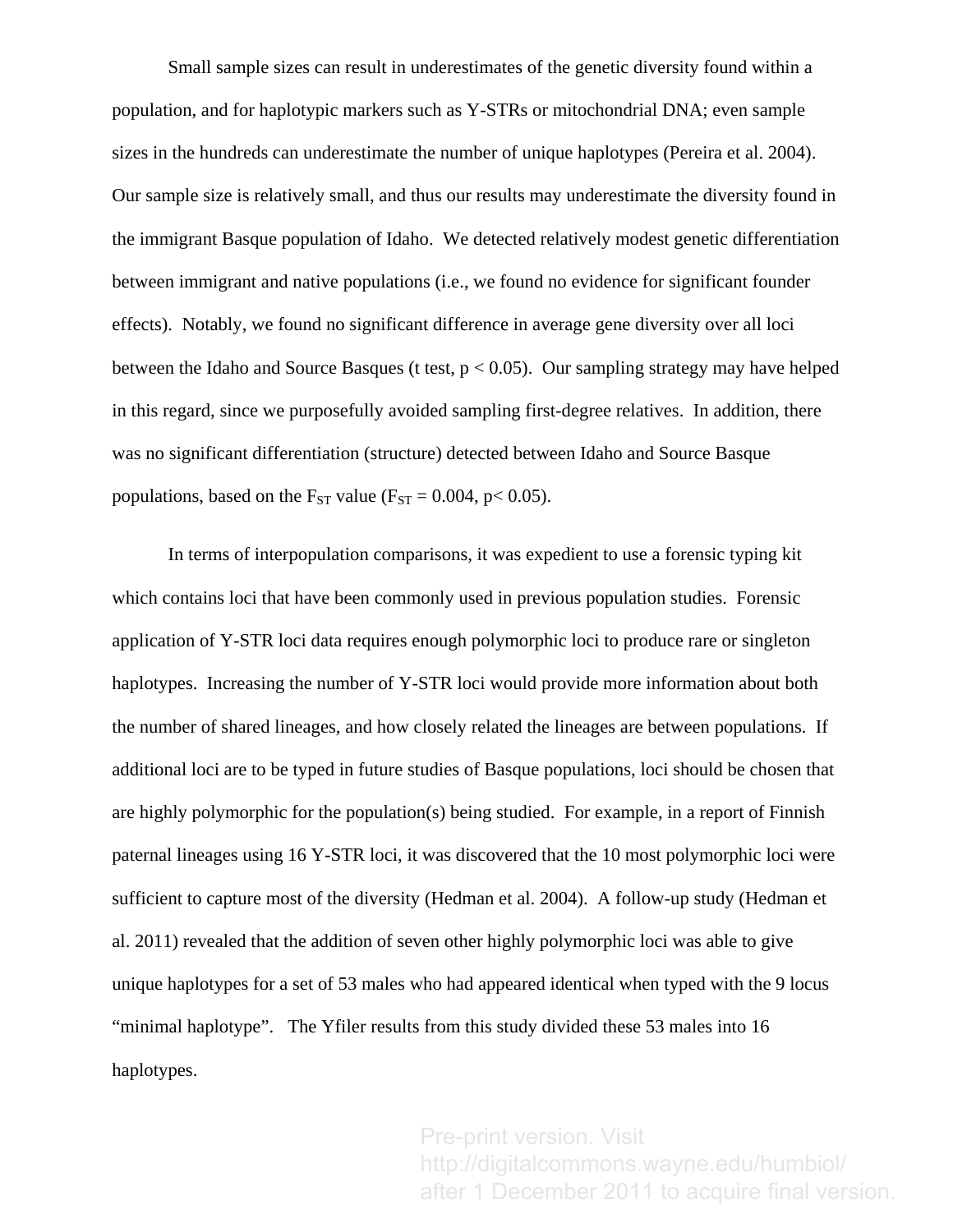Future studies of the Basques of Idaho (and neighboring states) would be of interest from both an anthropological and population genetics point of view. Additional Y-STR markers should be incorporated (for example, the seven used in Hedman, et al. 2011), as well as phylogenetically informative SNPs, which would allow the immigrant lineages to be placed into the broader phylogeographic history of Y-chromosomes in Europe, and could shed light on both the recent and ancient origins of such lineages.

Many Basque cultural centers (Euskaldunak) exist in the Western United States ([Douglass and Bilbao 1975;](#page-14-6) [Bieter and Bieter 2000](#page-14-7)), and such centers are useful for contacting local communities of descendents of Basque immigrants for genetic studies [\(Davis et al. 2011\)](#page-14-3). In addition, because many Basque retain their native language and heritage, and because Basque surnames are easily recognizable (because of their unique language), tracing Basque paternal heritage several generations is relatively straightforward.

Studies of immigrant populations like the one presented here are vital to the accurate estimation of haplotype frequencies, which are used for studies of human migration, as well as for determining the power of discrimination and probability of matches used in forensic, missing persons, and paternity cases. The Y-STR haplotypes reported here are available via the Y-HRD website for other researchers.

#### **Acknowledgments**

The authors wish to thank: the Basque volunteers of Idaho for participating in this study; the Basque Center Incorporated (Euskaldunak), and the Basque Museum and Cultural Center (Boise, Idaho) for allowing us to collect samples on their sites. This project was supported in part by the US Department of Defense contract W81XWH-07-1-000.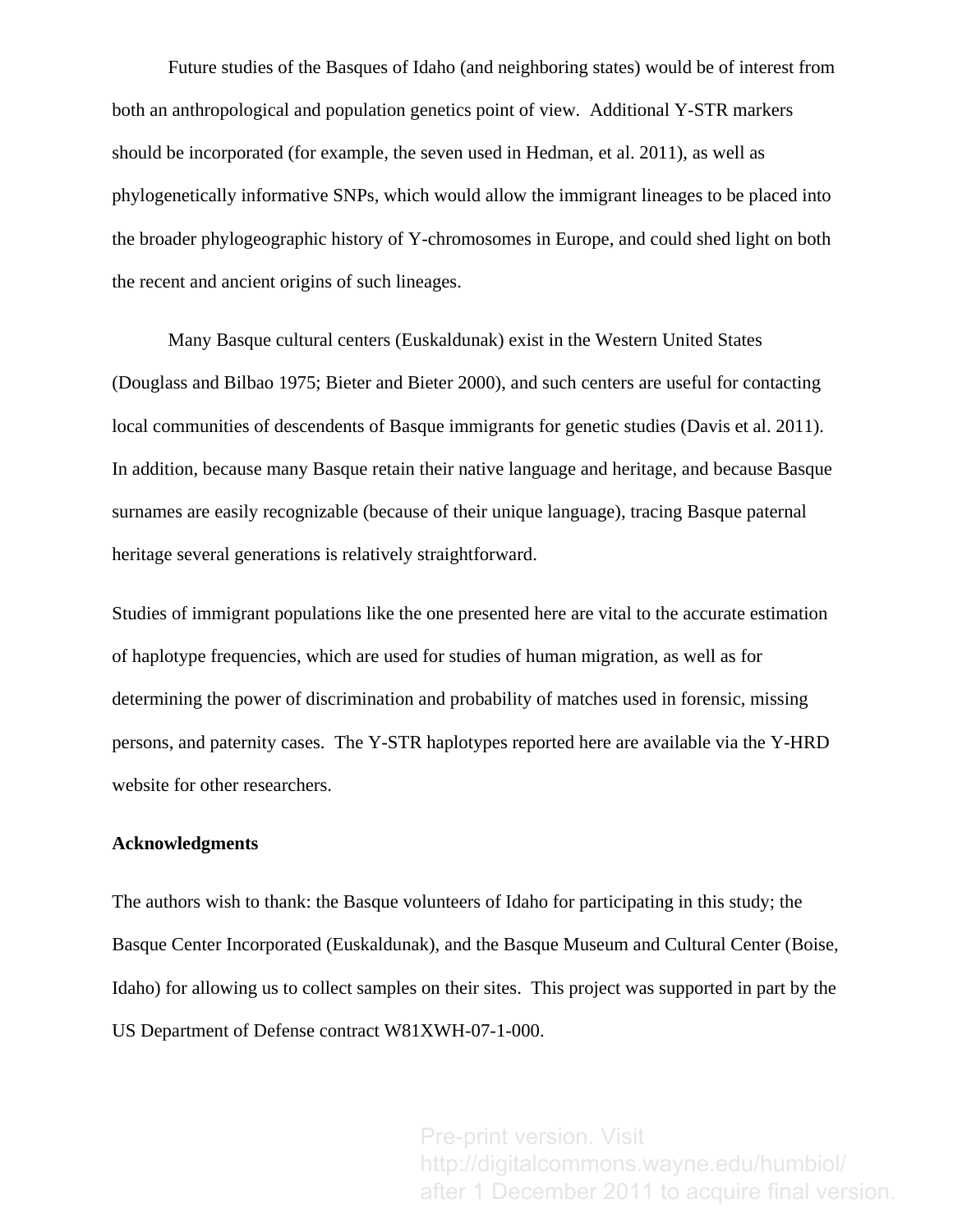- <span id="page-14-2"></span>Alfonso‐Sánchez, M. A., S. Cardoso, C. Martínez‐Bouzas, et al. (2008). "Mitochondrial DNA haplogroup diversity in Basques: A reassessment based on HVI and HVII polymorphisms." American Journal of Human Biology **20**(2): 154‐164.
- <span id="page-14-16"></span>Alonso, S., C. Flores, V. Cabrera, et al. (2005). "The place of the Basques in the European Y‐chromosome diversity landscape." Eur J Hum Genet **13**(12): 1293‐1302.
- <span id="page-14-1"></span>Bertranpetit, J., J. Sala, F. Calafell, et al. (1995). "Human mitochondrial DNA variation and the origin of Basques." Annals of Human Genetics **59**(1): 63‐81.
- <span id="page-14-7"></span>Bieter, J. and M. Bieter (2000). An enduring legacy: the story of Basques in Idaho. Reno, NV, University of Nevada Press.
- <span id="page-14-17"></span>Budowle, B., J. Ge, X. G. Aranda, et al. (2009). "Texas population substructure and its impact on estimating the rarity of Y STR haplotypes from DNA evidence\*." J Forensic Sci **54**(5): 1016‐1021.
- <span id="page-14-3"></span>Davis, M. C., S. J. Novak and G. Hampikian (2011). "Mitochondrial DNA analysis of an immigrant basque population: Loss of diversity due to founder effects." Am J Phys Anthropol **144**: 516‐525.
- <span id="page-14-6"></span>Douglass, W. A. and J. Bilbao (1975). Amerikanuak: Basques in the New World. Reno, Nevada, University of Nevada Press.
- <span id="page-14-12"></span>Excoffier, L. and H. E. L. Lischer (2010). "Arlequin suite ver 3.5: a new series of programs to perform population genetics analyses under Linux and Windows." Molecular Ecology Resources **10**(3): 564‐567.
- <span id="page-14-13"></span>Gaibar, M., E. Esteban, P. Moral, et al. (2010). "STR genetic diversity in a Mediterranean population from the south of the Iberian Peninsula." Annals of Human Biology **37**(2): 254‐267.
- <span id="page-14-8"></span>García, O., I. Yurrebaso, I. Uriarte, et al. (2006). "Distribution of Y‐chromosomal haplotypes in the Basque Country autochthonous population using a 17-locus multiplex PCR assay." International Congress Series **1288**: 319‐321.
- <span id="page-14-9"></span>Gusmão, L., J. M. Butler, A. Carracedo, et al. (2006). "DNA Commission of the International Society of Forensic Genetics (ISFG): An update of the recommendations on the use of Y‐STRs in forensic analysis." Forensic Science International **157**(2‐3): 187‐197.
- <span id="page-14-20"></span>Hedman, M., A. M. Neuvonen, A. Sajantila, et al. (2011). "Dissecting the Finnish male uniformity: the value of additional Y‐STR loci." Forensic Sci Int Genet **5**(3): 199‐201.
- <span id="page-14-19"></span>Hedman, M., V. Pimenoff, M. Lukka, et al. (2004). "Analysis of 16 Y STR loci in the Finnish population reveals a local reduction in the diversity of male lineages." Forensic Sci Int **142**(1): 37‐43.
- <span id="page-14-5"></span>Laayouni, H., F. Calafell and J. Bertranpetit (2010). "A genome‐wide survey does not show the genetic distinctiveness of Basques." Human Genetics **127**(4): 455‐458.
- <span id="page-14-15"></span>Leda, K., L. S. Jessica and A. I. Jodi (2009). "Population genetics of Y‐chromosome STRs in a population of Northern Greeks." Forensic science international. Genetics **4**(1): e21‐e22.
- <span id="page-14-4"></span>Li, J. Z., D. M. Absher, H. Tang, et al. (2008). "Worldwide human relationships inferred from genome‐ wide patterns of variation." Science **319**(5866): 1100‐1104.
- <span id="page-14-0"></span>Mourant, A. E. (1947). "The blood groups of the Basques." Nature **160**(4067): 505.
- <span id="page-14-10"></span>Mulero, J. J., B. Budowle, J. M. Butler, et al. (2006). "Letter to the Editor—Nomenclature and Allele Repeat Structure Update for the Y‐STR Locus GATA H4." Journal of Forensic Sciences **51**(3): 694‐ 694.
- <span id="page-14-11"></span>Nei, M. (1987). Molecular Evolutionary Genetics, Columbia University Press.
- <span id="page-14-18"></span>Pereira, L., C. Cunha and A. Amorim (2004). "Predicting sampling saturation of mtDNA haplotypes: an application to an enlarged Portuguese database." International Journal of Legal Medicine **118**(3): 132‐136.
- <span id="page-14-14"></span>Pontes, M. L., L. Cainé, D. Abrantes, et al. (2007). "Allele frequencies and population data for 17 Y‐STR loci (AmpFlSTR® Y‐filer(TM)) in a Northern Portuguese population sample." Forensic Science International **170**(1): 62‐67.